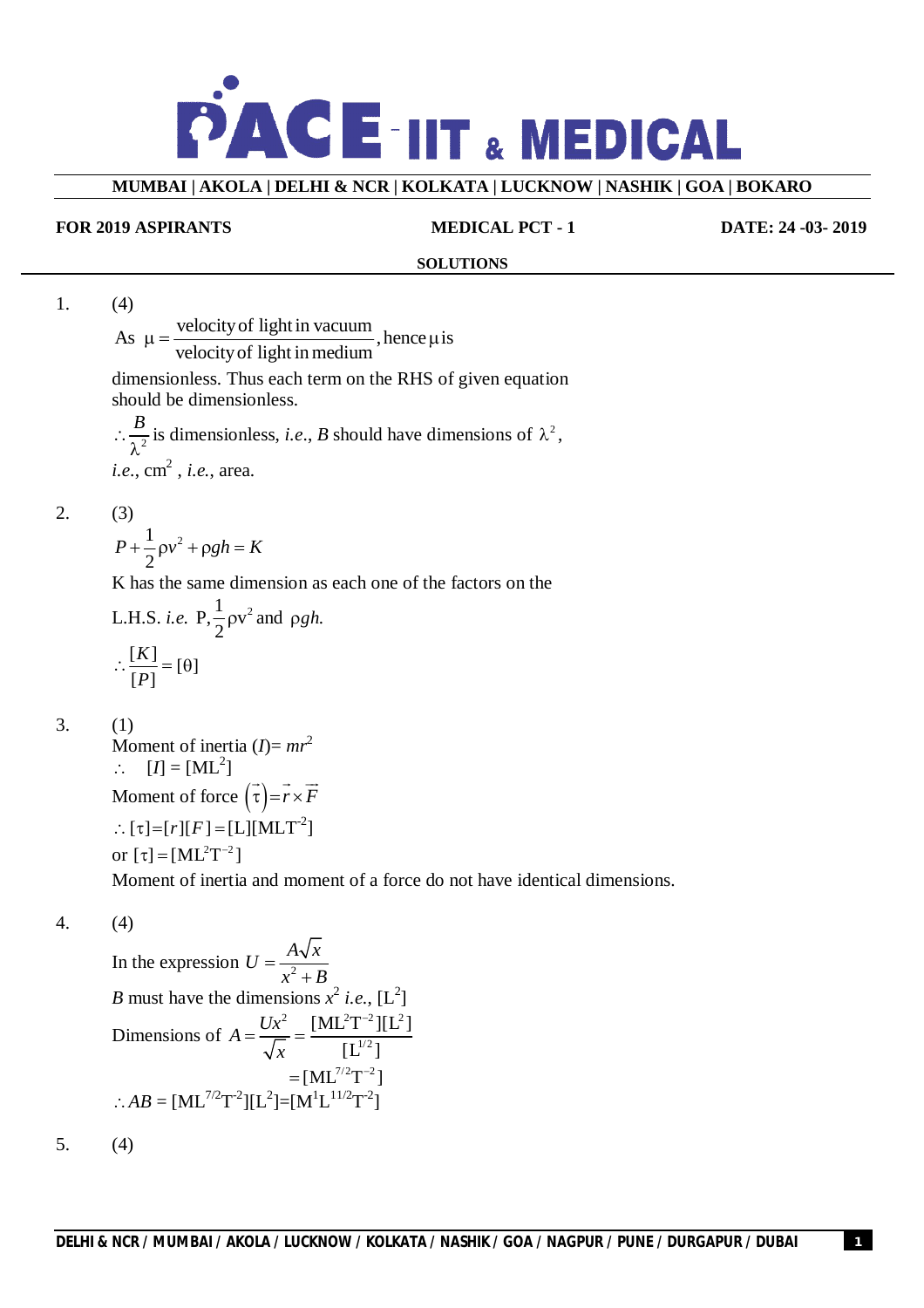

$$
\frac{A^2}{Mass(m)} = \text{K.E.} = \frac{1}{2}mv^2
$$

$$
A^2 = \frac{1}{2}m^2v^2
$$

 $\therefore$  A has the dimensions of  $mv = [MLT^{-1}]$  which are the dimensions of impulse ( $F \times t$ ).

## 6. (2)

The two bodies will collide at the highest point if both cover the same vertical height in the same time. So  $v_1^2 \sin^2 30^\circ - v_2^2$  $2g$  2  $v_1^2 \sin^2 30^\circ \quad v_2^2$ *g g*  $\frac{v_2^2}{2}$  or  $\frac{v_2^2}{2}$ 1  $\sin 30^{\circ} = \frac{1}{2} = 0.5$ 2 *v v*  $=\sin 30^{\circ} = \frac{1}{2} = 0$ 

# 7. (2)

Maximum acceleration is represented by maximum slope of velocity-time graph. It is for portion *CD* of graph.

Slope of 
$$
CD = \frac{60 - 20}{40 - 30} = \frac{40}{10} = 4 \text{m/s}^2
$$

8. (1)

 $t = ax^2 + bx$ 

Differentiate the equation with respect to *t*

$$
1 = 2ax\frac{dx}{dt} + b\frac{dx}{dt}
$$
  
or  $1=2axv + bv\left(As\frac{dx}{dt} = v\right)$   
or  $v = \frac{1}{2ax + b}$   
or  $\frac{dv}{dt} = \frac{-2a(dx/dt)}{(2ax + b)^2} = 2av \times v^2$   
or Acceleration = -2av<sup>3</sup>

9. (2)

$$
v = \alpha \sqrt{x}
$$
  
or  $\frac{dx}{dt} = \alpha \sqrt{x}$  or  $\frac{dx}{\sqrt{x}} = \alpha dt$   
or  $\int \frac{dx}{\sqrt{x}} = \alpha \int dt$  or  $2x^{1/2} = \alpha t + C_1 2$ 

where  $C_1$  is the constant of integration Given :  $x = 0, t = 0$  $C_1 = 0$  $2 \times 2$ 

$$
\therefore 2x^{1/2} = \alpha t \text{ or } x = \left(\frac{\alpha}{2}\right)^2 t^2 \text{ or } x \infty t^2
$$

10. (2)

Let  $v_w$  be the velocity of water and  $v_b$  be the velocity of motor boat in still water. If x is the distance covered, then as per question  $x = (v_b + v_w) \times 6 = (v_b - v_w) \times 10$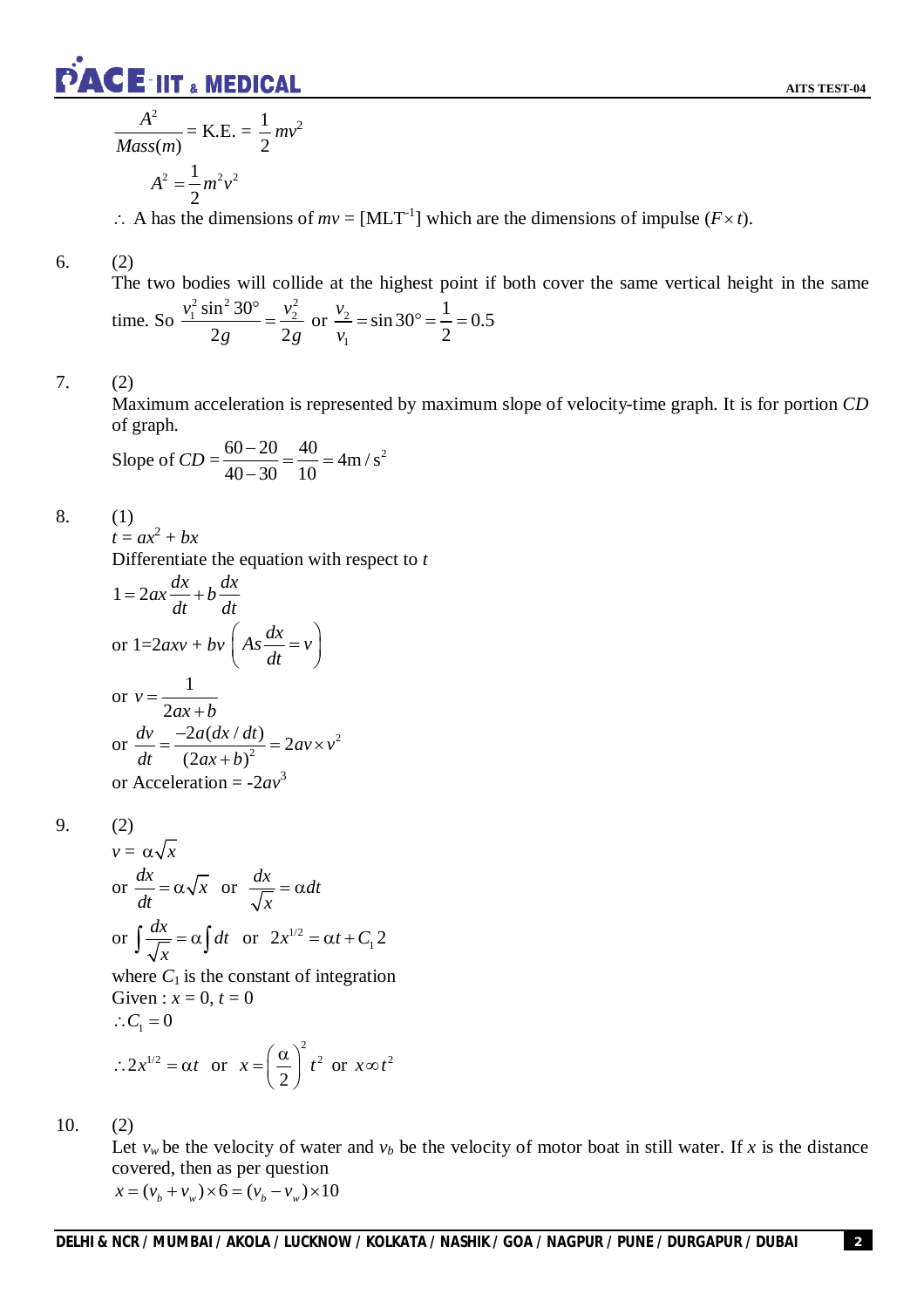

On solving, *v<sup>w</sup>*  $=\frac{vb}{4}$ 

$$
\therefore \left[ v_b + \frac{v_b}{4} \right] \times 6 = 7.5 \, vb
$$

Time taken by motor boat to cross the same distance in still water is

$$
t = \frac{x}{v_b} = \frac{7.5v_b}{v_b} = 7.5
$$
 hours

11. (1)

(a) : If  $y$  is the maximum length of chain which can hang outside the table without sliding, then for equilibrium of the chain, the weight of hanging part must be balanced by force of friction on the portion on the table :

 $W = f_L$ But from figure

 $...(i)$ 



$$
W = \frac{M}{L} yg \quad \text{and} \quad R = W' = \frac{M}{L} (L - y)g
$$

so that  $f_L = \mu R = \mu \frac{M}{L} (L - y)g$ 

Substituting these values of  $W$  and  $f_L$  in eqn. (i), we get

$$
\frac{M}{L} yg = \mu \frac{M}{L} (L - y)g
$$

On simplification we get  $y = \left(\frac{\mu L}{1 + \mu}\right)$ 

# 12. (3)

Various forces acting on the ball are shown in figure. Using Laxi's therorem, according to figure,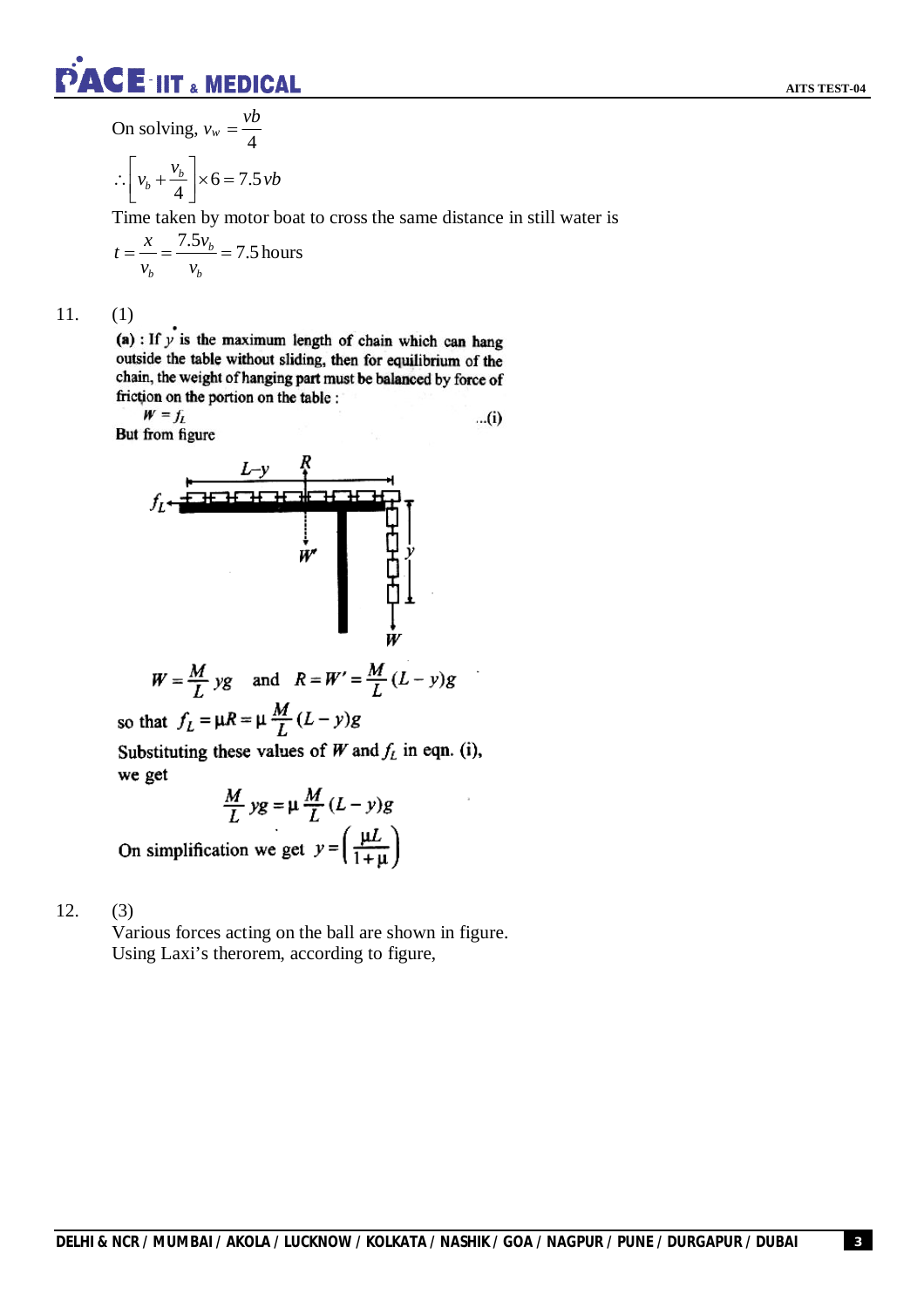

$$
T_1 = \frac{7}{100}
$$
  
\n
$$
T_2 = \frac{10}{100}
$$
  
\n
$$
\frac{T_1}{\sin 150^\circ} = \frac{T_2}{\sin 120^\circ} = \frac{10}{\sin 90^\circ}
$$
  
\n
$$
\frac{T_1}{\sin 30^\circ} = \frac{T_2}{\sin 60^\circ} = \frac{10}{1}
$$
  
\n
$$
T_1 = 10 \sin 30^\circ = 10 \times 0.5 = 5 N
$$
  
\nand  $T_2 = 10 \sin 60^\circ = 10 \times \frac{\sqrt{3}}{2} = 5\sqrt{3} N$ 

13.  $(2)$ 

(2)  
\nCommon acceleration of the system,  
\n
$$
a = \frac{14 \text{ N}}{4 \text{ kg} + 2 \text{ kg} + 1 \text{ kg}} = \frac{14}{7} \text{ ms}^{-2} = 2 \text{ ms}^{-2}
$$
  
\nLet *R* be the contact force between 4 kg and 2 kg blocks.  
\nThe free body diagram of 4 kg block is as shown in the figure.  
\n $14 \text{ N} \longrightarrow 4 \text{ kg}$   
\nThe equation of motion is  
\n $14 - R = 4a$   
\n $R = 14 - 4 \times 2 = 6 \text{ N}$ 

14. (1)

On smooth inclined plane, the acceleration of body down the plane =  $g \sin \theta$ . For rough inclined plane, the downward acceleration of body = g sin  $\theta$  -  $\mu$ g cos  $\theta$ : Let *l* be length of inclined plane, then

$$
l = \frac{1}{2} (g \sin \theta) t^2
$$
  
\nAnd  $l = \frac{1}{2} (g \sin \theta - \mu g \cos \theta) (nt)^2$   
\n $\therefore \frac{1}{2} (g \sin \theta) t^2 = \frac{1}{2} (g \sin \theta - \mu g \cos \theta) (nt)^2$   
\n $\sin \theta = (\sin \theta - \mu \cos \theta) n^2$   
\n $= n^2 \sin \theta - \mu n^2 \cos \theta$   
\nor  $\mu n^2 \cos \theta = (n^2 - 1) \sin \theta$   
\nor  $\mu = \frac{(n^2 - 1) \sin \theta}{n^2 \cos \theta}$   
\nor  $\mu = \tan \theta \left(1 - \frac{1}{n^2}\right)$ 

 $(4)$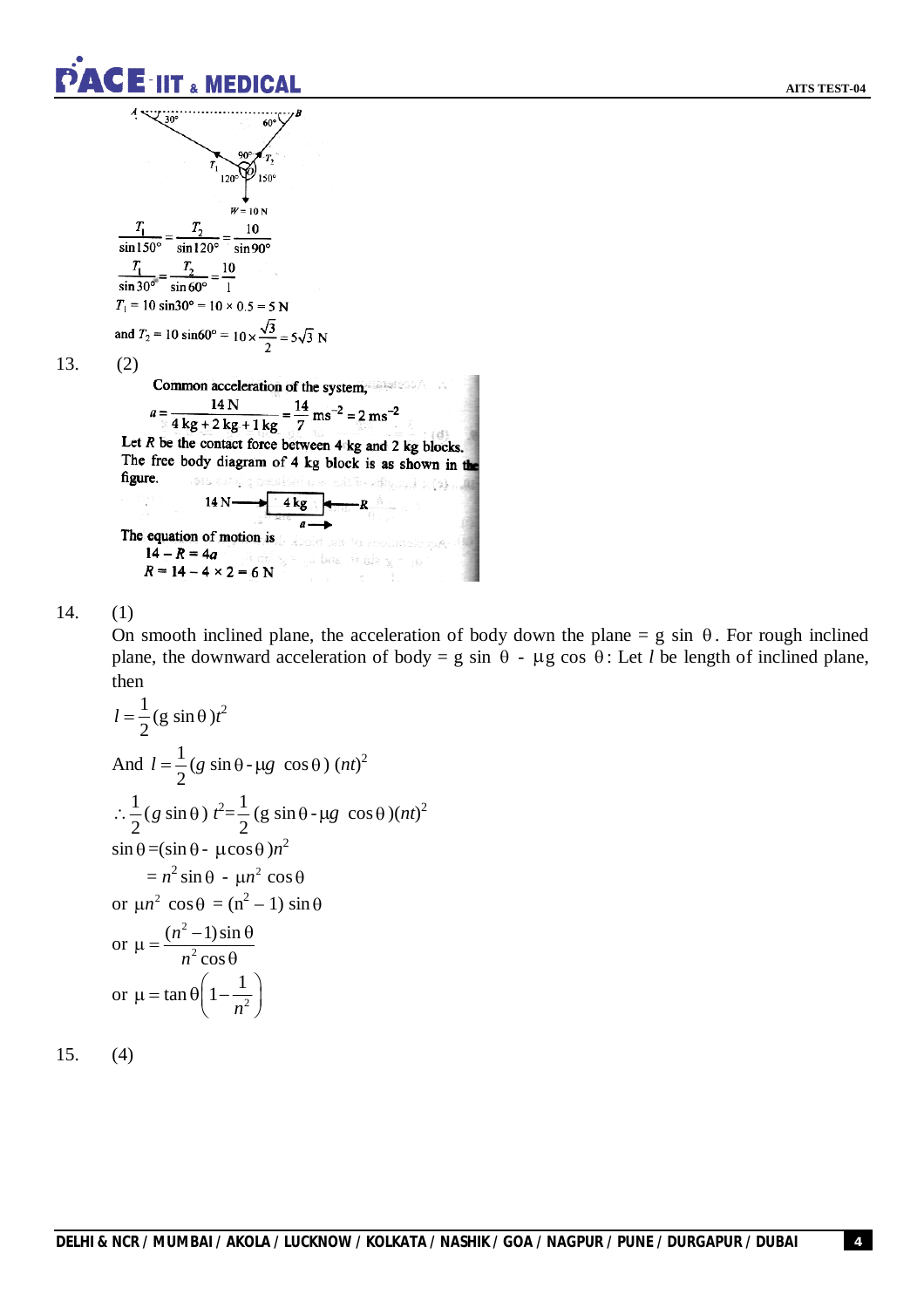



Let f be the force of friction between the two blocks. Let  $a$  be the acceleration of the two blocks to the left. The free body diagram of two blocks is shown in the figure.

$$
f \xrightarrow{d} 2 \text{ kg} \rightarrow 2 \text{ N}
$$
  
20 N  $\longleftarrow$  4 kg  
Their equations of motion are  
 $f - 2 = 2a$  ...(i)  
20 - f = 4a ...(ii)  
Solving (i) and (ii), we get f = 8 N  
Maximum force of friction,  
 $f_{\text{max}} = \mu mg = \frac{1}{2} \times 2 \times 10 = 10 \text{ N}$ 

As the blocks move together,  $f < f_{\text{max}}$  $\therefore$   $f = 8$  N.

17. (3)

Acceleration of the rope,  $a = (F/M)$  $\dots$  (i)

Now, considering the motion of the part AB of the rope [which that tension of B is  $T$ <br>that tension of B is  $T$ that tension at  $B$  is  $T$ .

$$
F - T = \left(\frac{M}{L}y\right) \times a \quad \text{or} \quad F - T = \frac{M}{L}y \times \frac{F}{M} = \frac{Fy}{L}
$$
  
or 
$$
T = F - F\frac{y}{L} = F\left(1 - \frac{y}{L}\right)
$$

18. (2)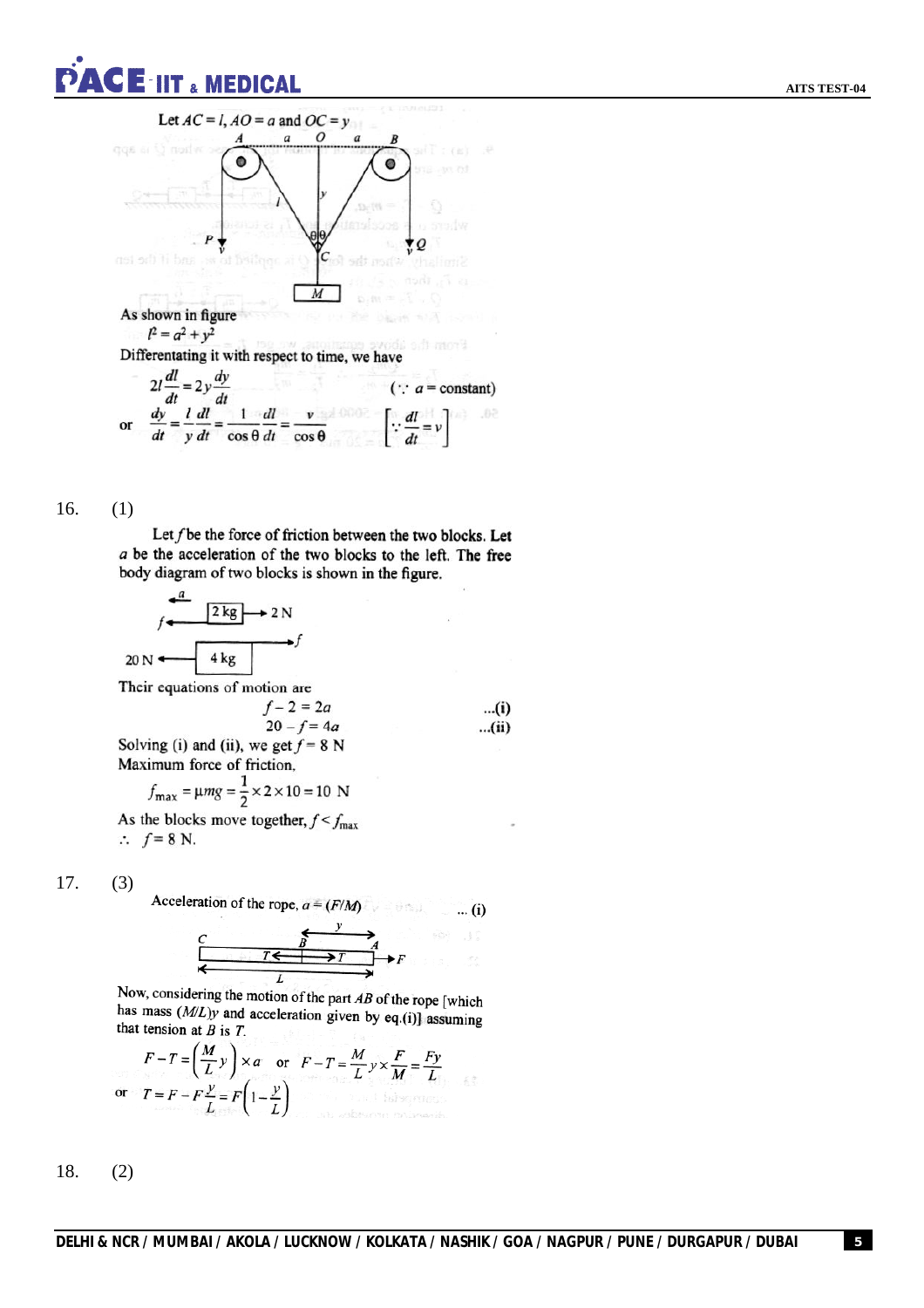# **ACE IIT & MEDICAL**

Just before the string is cut, force on the spring pulling  $up = kx = 3mg$  and connected as  $\frac{1}{2}$  and  $\frac{1}{2}$  $3mg$ After string is cut, free body diagram of block  $\vec{A}$  is as shown in figure (i).  $\boldsymbol{A}$ muteumsen  $\therefore$  2ma<sub>A</sub> = 3mg - 2mg or  $a_A = \frac{mg}{2m} = \frac{g}{2}$  $2mg$  $(i)$ Free body diagram of block  $B$  as shown in figure (ii).  $\therefore$  ma<sub>B</sub> = mg or a<sub>B</sub> = g  $\boldsymbol{B}$ 19. (4) Change of momentum of one bullet  $= m(v-u)$  $= 0.03 \times \{50 - (-30)\}$ Aniz v  $= 2.4$  kg m s<sup>-1</sup> Average force = rate of change of momentum of 200 bullets  $= 200 \times 2.4 = 480$  N sangit 20. (3)  $72m$  $\lim_{x \to 0}$  (A) and reds 6 (B)  $F = 2mg$ In case  $A$ , the acceleration of mass  $m$  is  $a = \frac{(2m-m)g}{g} = \frac{g}{g}$  $m+2m$  $\mathbf{a}$ In case  $B$ , the acceleration of mass  $m$  is  $a' = \frac{2mg - mg}{\sqrt{g}} = g$ 46. (2) Molarity  $=\frac{10x dx (m / m) \%}{x dx (m / m)} = \frac{10 \times 98 \times 1.96}{x^2} = 19.6 M$  $=\frac{10 \times 4 \times (m/m)\%}{(m/m)(m/m)} = \frac{10 \times 98 \times 1.96}{(m/m)(m/m)} = 1$ Molarmassofsolute 98 Normality of  $H_2SO_4 = 2 \times$  Molarity =  $2 \times 19.6 = 39.2$  N 47. (2) 10 mg per mL  $\Rightarrow$  10g per litre =  $\frac{10}{10}$  M = 0.25 M  $=\frac{10}{10}M = 0.25M$ 40 Use,  $M_1V_1 = M_RV_R$ ;  $M_1 = 0.5M$ ,  $V_1 = 300ml$ ,  $M_2 = 0.25 M$ ,  $V_R = 300ml + V_2$ So on solving , the Volume of water added is 300 ml.

48. (2)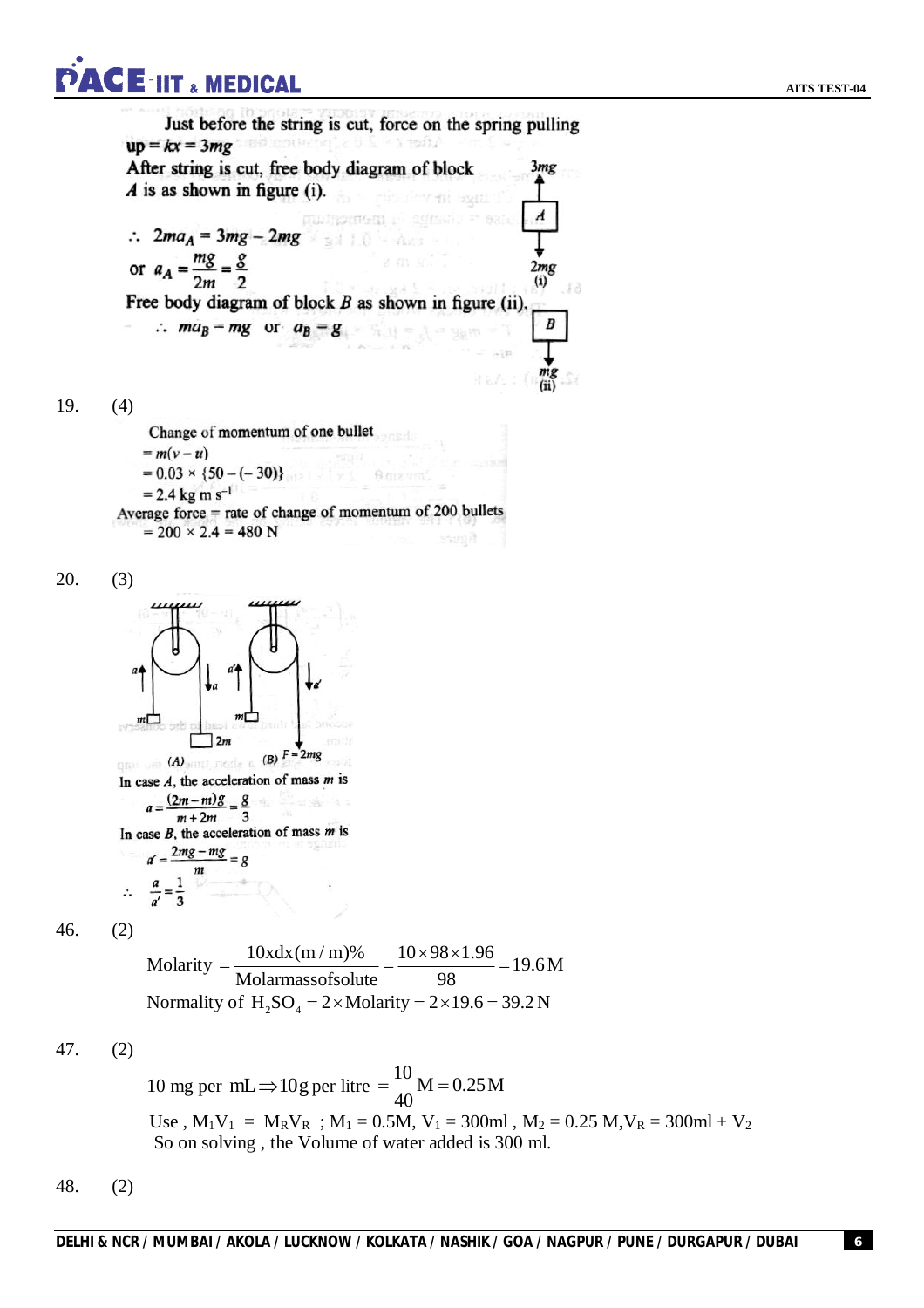

Number of atoms  $= 3 \times$  Number of moles  $\times$  Avogadro Number  $=3\times 0.1\times 6.02\times 10^{23} = 1.806\times 10^{23}$ 

49. (4)

Molarity = 
$$
\frac{\text{Moles}}{\text{V in mL}}
$$
 =  $\frac{(6.02 \times 10^{20}) / (6.02 \times 10^{23})}{(100) / (1000)}$  = 0.01

50. (4)

$$
MgCO3 \longrightarrow MgO + CO2
$$
  
\n
$$
{}^{24+12+48}_{24+16} = {}^{24+16}_{40}
$$
  
\n40 g MgO = 84 g MgCO<sub>3</sub>  
\n8 g MgO =  $\frac{84 \times 8}{40}$  = 16.8  
\n% purity of MgCO<sub>3</sub> =  $\frac{16.8 \times 100}{20}$  = 84%

51. (3)

Let 100 g of iron be kept inair and x g be oxidized (rusted)  $4 \text{Fe} + 3\text{O}_2 \rightarrow 2 \text{Fe}_2\text{O}_3$ For  $4 \times 56$  g Fe, increase in weight  $= 3 \times 32$  g For x g Fe, increase in weight  $=$   $\frac{3 \times 32 \times x}{1 \times 5^2}$  = 0.428 x gram  $4 \times 56$  $=\frac{3\times32\times x}{1\times5}=($  $\times$ For 100 g iron, total increase in weight  $0.428x = 4.28$  (given)  $x = \frac{4.28}{10} = 10$ 

$$
=\frac{4.28}{0.428} = 1
$$

52. (3)

$$
m = \frac{n_{\rm B}}{w_{\rm A} \left(\text{kg}\right)} = \frac{0.01}{60} \times \frac{1}{0.3} = 5.55 \times 10^{-4}
$$

53. (3) Order of difference of energy  $E_2 - E_1 > E_3 - E_2 > E_4 - E_3 > ...$ So,  $E_6 - E_1 > E_5 - E_3 > E_5 - E_4 > E_6 - E_5$ 

$$
54. (2)
$$

Orbital angular momentum 
$$
=\sqrt{l(l+1)} \times \frac{h}{2\pi} = \sqrt{1(1+1)} \times \frac{h}{2\pi}
$$
 (For p, l = 1)  
 $=\sqrt{2} \times \frac{h}{2\pi} = \frac{h}{\sqrt{2}\pi}$ 

55. (3)

Valence electron is 
$$
5s^1 \to n = 5, l = 0, m = 0, s = +\frac{1}{2}
$$

56. (1)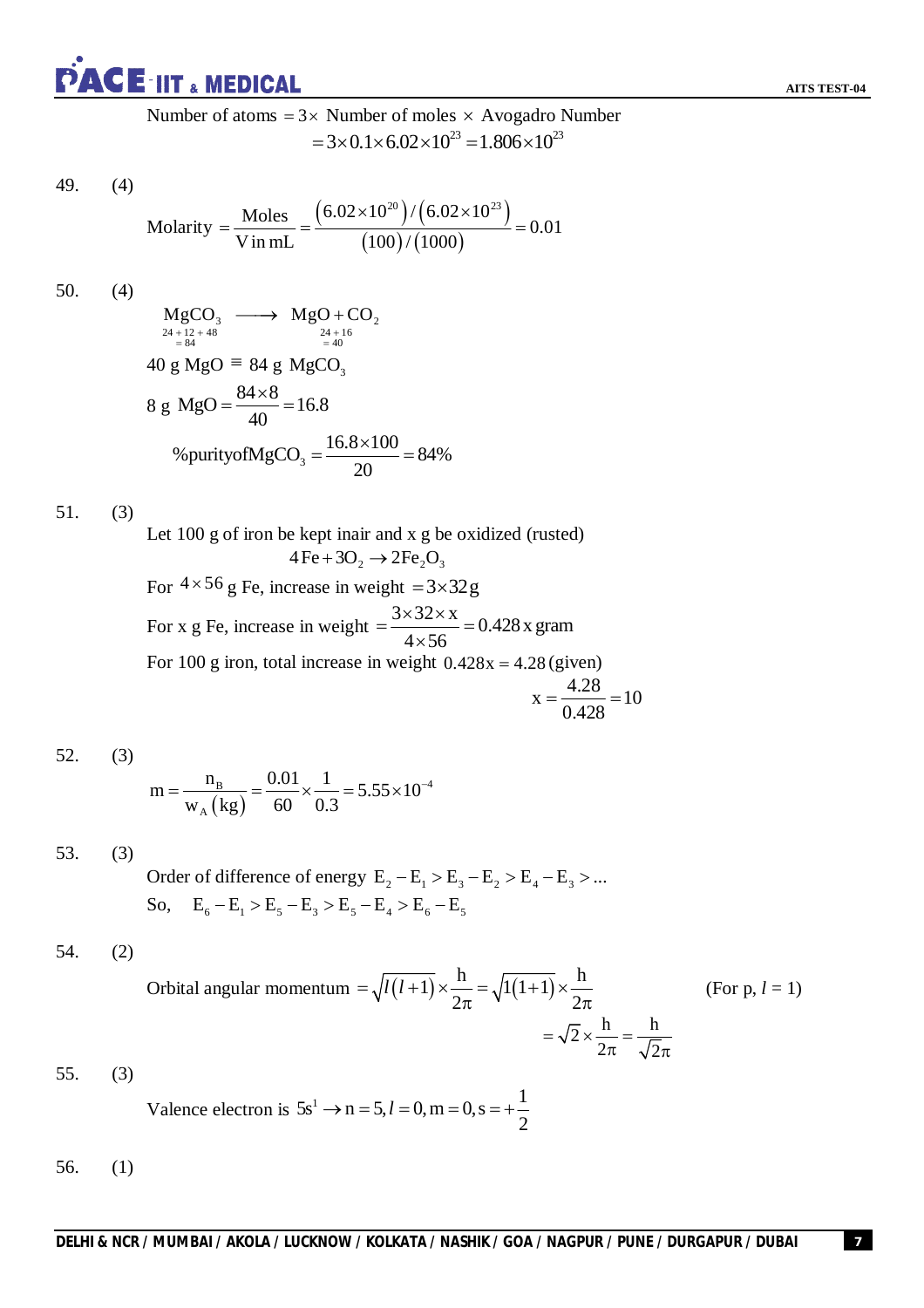**PACE IIT & MEDICAL** 

$$
\lambda = \frac{h}{mv}
$$
; KE =  $\frac{1}{2}mv^2$   $\Rightarrow$  KE =  $\frac{h^2}{2m\lambda^2}$ 

For h and  $\lambda$  being constant, KE  $\propto \frac{1}{\lambda}$ m  $\infty$ 

# 57. (4)

No. of spectral lines  $= \sum \Delta n = \sum (6-3) = \sum 3 = 3 + 2 + 1 = 6$ . There is no line in Balmer series as the electron comes to 3rd shell

58. (2) Spherical nodes for  $3p_z n - l - 1 = 3 - 1 - 1 = 1$ Angular nodes for  $3p_z = l = 1$ Nodal planes for  $3p_z = l = 1$ 

59. (4)

$$
r_n = 0.529 \times \frac{n^2}{Z} \text{\AA}
$$
  

$$
n^2 = \frac{8.46 \times 1}{0.529}
$$
  
Electrons =  $2n^2 = 2 \times \frac{8.46}{0.529} = 32$ 

60. (2)

Down the group ionization enthalpy decreases.

### 61. (3)

Higher the s-character, higher is th eelectronegativity.

### 62. (2)

Though 'b' and 'd' have the same electronic configuration in valence shell., yet 'b' is smaller in size.

63. (4)

# 64. (1)

The species are isoelectronic. Higher the charge of nucleus, smaller the size.

## 65. (2)

Negative ion O<sup>-</sup> repels the incoming electron.

# 66. (4) All pairs show diagonal relation.

- 67. (1)
- 68. (1)
- 69. (3)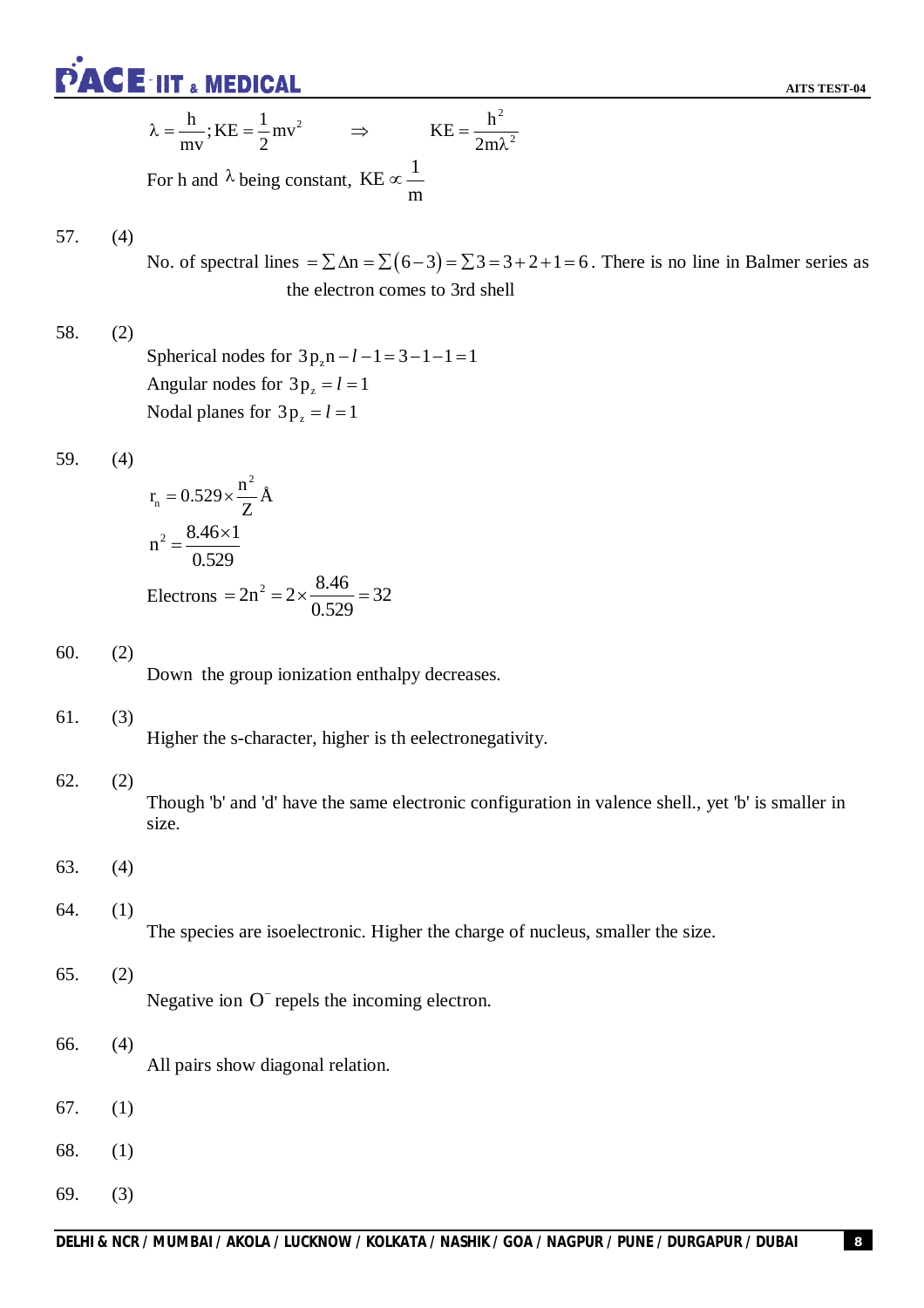# **PACE IIT & MEDICAL**

 $SF_4$  and  $I_3^-$  and  $PCI_5$  are sp<sup>3</sup>d-hybridised. In general  $PCI_5(g)$  is considered sp<sup>3</sup>d. In solid state, PCl<sub>5</sub> exists as  $(PCl_4)^\oplus (PCl_6)^\dagger$  with sp<sup>3</sup> and sp<sup>3</sup>d<sup>2</sup>-hybridizations respectively. SbCl<sup>2-</sup> has  $5\sigma$  bonds and one lone pair. It is  ${}^{sp^3d^2}$ -hybridised.

# 70. (1)

In  $SF_4$ , sulphur atom is  $sp^3$  d-hybridised with two axial and two equatorial F-atoms and one lone pair on equatorial position.

- 71. (4) Highest product of charges of ions
- 72. (1)

Radii of cations,  $Si^{4+} < Al^{3+} < Mg^{2+} < Na^{+}$ . So, the covalent character of chloride are a sper the choice (a) according to Fajan's rule

- 73. (1)
- 74. (1)
- 75. (3) a (van der Walls' constant) is a measure of attractive force. Larger the value of a greater the liquefaction.

76. (4) 
$$
n_{H_2} = \frac{pV}{RT} = \frac{20000}{RT}
$$
  
\n $n_{He} = \frac{pV}{RT} = \frac{20000}{RT}$   
\n $\therefore n_{H_2} + n_{He} = \frac{40000}{RT}$   
\nTotal volume = 300 mL  
\n $p = \frac{n}{V}RT = \frac{40000}{RT}$   
\nTotal volume = 300 mL  
\n $p = \frac{n}{V}RT = \frac{40000RT}{RT \times 300}$   
\n $= \frac{400}{3} = 133.33$ Torr

77. (2)

$$
\frac{r_{H_2}}{r_{O_2}} = \sqrt{\frac{32}{2}} = 4
$$
  

$$
r_{H_2} = 4r_{O_2} = 4 \times \frac{4}{32} \text{ mol } H_2 = \frac{4 \times 4 \times 2}{32} \text{ g } H_2 = 1 \text{ g}
$$

78. (3)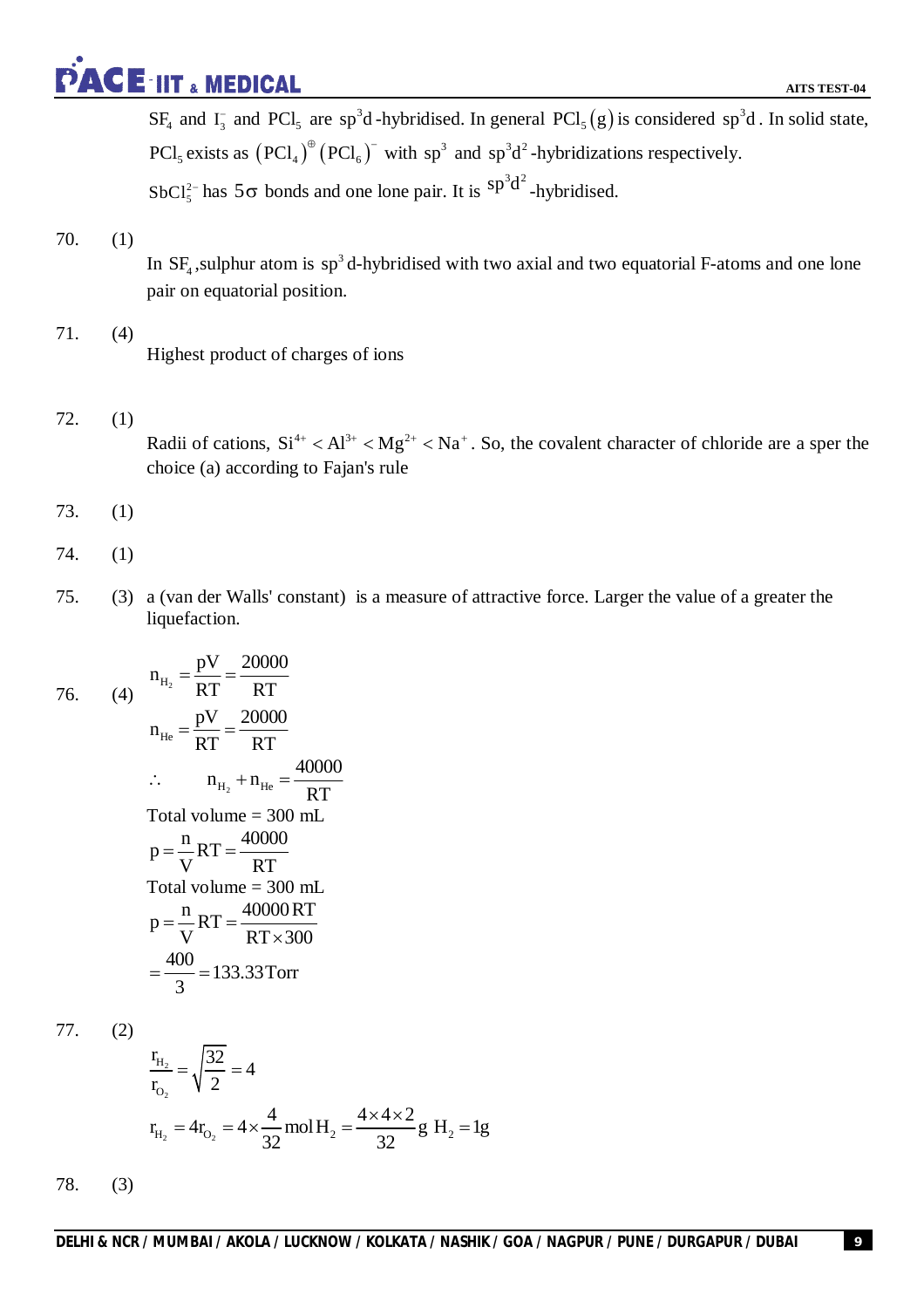# **PACE-IIT & MEDICAL**

**AITS TEST-04**

79. (1) 80. (4) 81. (2)  $\frac{pV}{RT} = z, \quad z < 1$ RT  $=z, \quad z<1$  $\frac{pV}{pT}$  < 1 RT  $\therefore \frac{P'}{P} < 1$ at STP p 1 1 RT 0.0821×273 22.4  $=\frac{1}{2.0001 \cdot 270} =$  $\times$  $\frac{V_{\text{m}}}{2.1}$  < 1 22.4  $\therefore \frac{m}{224} < 1$ 82. (1)  $pV = nRT$  $n \propto T^{-1}$  $\frac{2}{ } - \frac{1}{ }$  $1 \quad \blacksquare$  $n_2$  T<sub>1</sub> 300 3  $n_1$   $T_2$  400 4  $=\frac{1}{\pi}=\frac{300}{100}=$ (91) (3) (92) "ORDER" ends with ale (93) NCERT. Pg No. 11 Table 1.1 (94) NCERT. Pg No. 12 (95) NCERT. Pg No. 20 (96) Spore mother cell undergoes meiosis to produce spore (97) NCERT. Pg No. 20 (98) NCERT. Pg No. 24 (99) Bacteria divides once in 30 mins Given duration is  $12 \text{ hrs} = 720 \text{ mins}$ No. of generation =  $\frac{720}{20}$ 30  $=24$ Thus  $2^{24}$  bacteria formed after 12 hours (100)NCERT. Pg No. 26 (101)NCERT. Pg No. 27 (102)NCERT. Pg No. 23,24 (103)NCERT. Pg No. 32,33,34 (104)NCERT. Pg No. 38 (105)NCERT. Pg No. 35 (106)NCERT. Pg No. 33 (107)NCERT. Pg No. 30 (108)NCERT. Pg No. 32 (109)NCERT. Pg No. 30 (110)The sequence of stages are Protonema  $\rightarrow$  Gametophore  $\rightarrow$  Gamete  $\rightarrow$  Embryo  $\rightarrow$  Sporophyte structure | containing  $\lfloor$  sex organs  $\rfloor$  $\vert$  comaning  $\vert$ (111)NCERT. Pg No. 42 Funaria is a bryophyte. (112)NCERT. Pg No. 35,36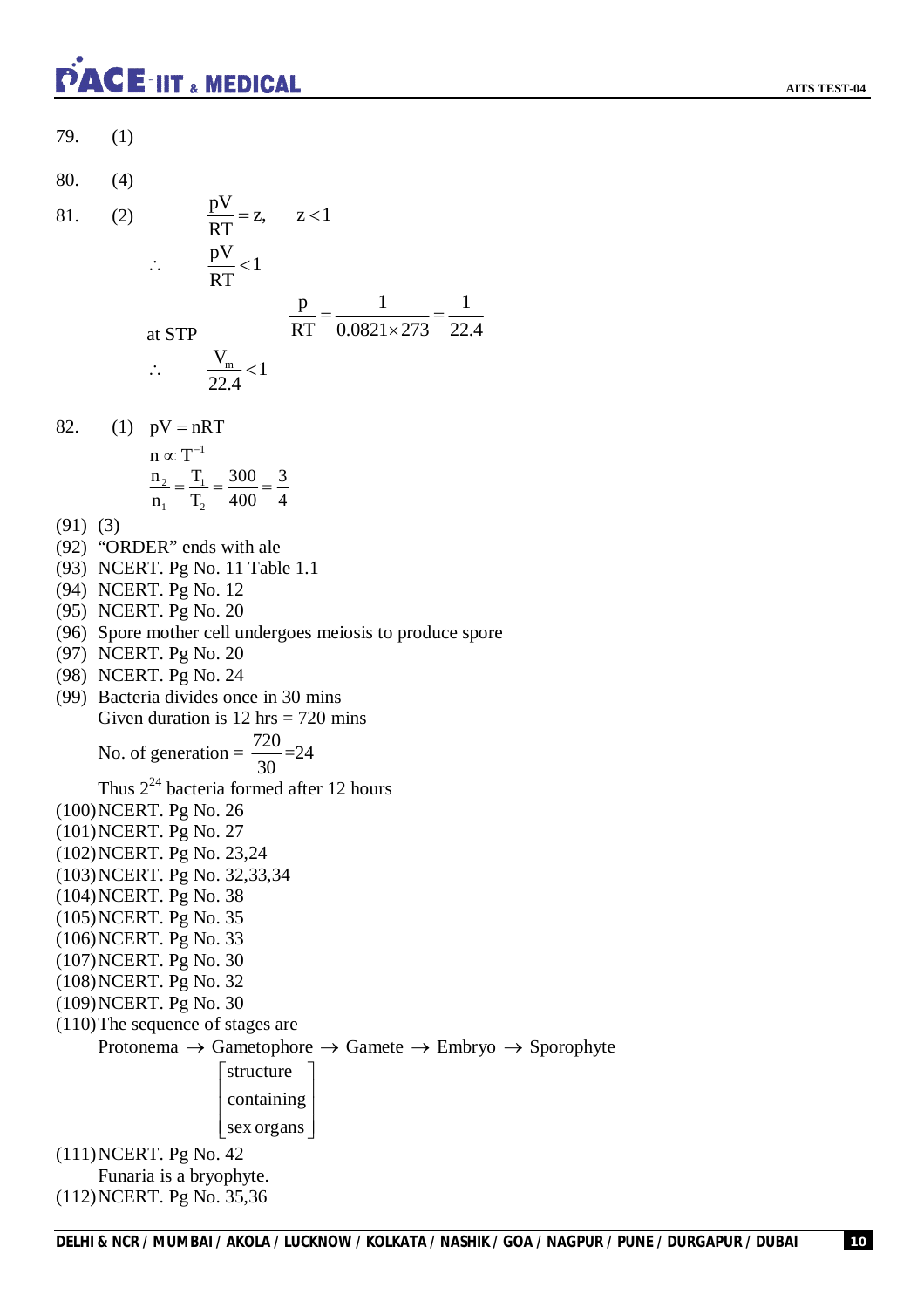PACE IIT & MEDICAL

| (113) Sperm mother cell is a part of gametophytic body, thus haploid, rest all are diploid<br>(114) NCERT. Pg No. 32        |  |
|-----------------------------------------------------------------------------------------------------------------------------|--|
| 136.<br>(1)                                                                                                                 |  |
| $Monocytes - WBC - Phagocytosis$                                                                                            |  |
| Heparin is secreted by mast cell & Basophils.                                                                               |  |
| 137.<br>(2)                                                                                                                 |  |
| 138.<br>(4)                                                                                                                 |  |
| 139.<br>(4)                                                                                                                 |  |
| 140.<br>(3)                                                                                                                 |  |
| 141.<br>(2)                                                                                                                 |  |
| 142.<br>(2)                                                                                                                 |  |
| 143.<br>(3)                                                                                                                 |  |
|                                                                                                                             |  |
| In cockroach, each ovary made of 8 ovarioles larval stage is called nymph. They are uricotelic                              |  |
| 144.<br>(3)                                                                                                                 |  |
| 145.<br>(3)                                                                                                                 |  |
| 146.<br>(1)                                                                                                                 |  |
| Crocodiles have 4 chambered heart. Fishes heart pumps deoxygenated blood. Both vertebrates and in<br>vertebrates have heart |  |
| 147.<br>(2)                                                                                                                 |  |
| Ornithorhynchus, Hemidactylus, Neophronn and struthio are oviparous.                                                        |  |
| 148.<br>(2)                                                                                                                 |  |
| 149.<br>(1)                                                                                                                 |  |
| Devil fish – Octopus (Mullusca)                                                                                             |  |
| Cuttle fish $-$ Sepia $($ " $)$                                                                                             |  |
| Silver fish – Lepisma (Arthropoda)                                                                                          |  |
| 150.<br>(3)                                                                                                                 |  |
| 9n Echinoderms anus is dorsally located                                                                                     |  |
| 151.<br>(2)                                                                                                                 |  |
| Fasciola has protonephridia for excretion                                                                                   |  |
| 152.<br>(4)                                                                                                                 |  |
| 153.<br>(2)                                                                                                                 |  |
| 154.<br>(2)                                                                                                                 |  |
| Fasciola shows blind sac pattern                                                                                            |  |
| 155.<br>(3)                                                                                                                 |  |
|                                                                                                                             |  |
| 1700 $\mathring{A}/3.4\mathring{A} = 500$ base pairs $\rightarrow$ 1000 bases/nucleotides<br>156.                           |  |
| 157.<br>product accumulation decreases the enzyme activity so decreasing product will prevent inhibition of                 |  |
| enzymes                                                                                                                     |  |
| 158.<br>On heating or hydrogenation, unsaturated fats become saturated.                                                     |  |
| 159.<br>(1)                                                                                                                 |  |
| a-transferase – hexokinase that transfers phosphate group                                                                   |  |
|                                                                                                                             |  |
|                                                                                                                             |  |
| b- isomerase as both glucose 6- phosphate and fructose 6- phosphate are isomers                                             |  |
| 160.<br>(1)                                                                                                                 |  |
| Adenine & thymine are $N_2$ bases only.<br>161.                                                                             |  |
| $\operatorname{Km}\alpha \frac{1}{\text{affinity}}$ b/w E & S<br>162.                                                       |  |
| 163.                                                                                                                        |  |
| All PUFA are Essential fatty acids.<br>164.                                                                                 |  |
| Parietal cells secrete HCl which convert pepsinogen into pepsin<br>165.                                                     |  |
| (2)<br>166.<br>(2)                                                                                                          |  |